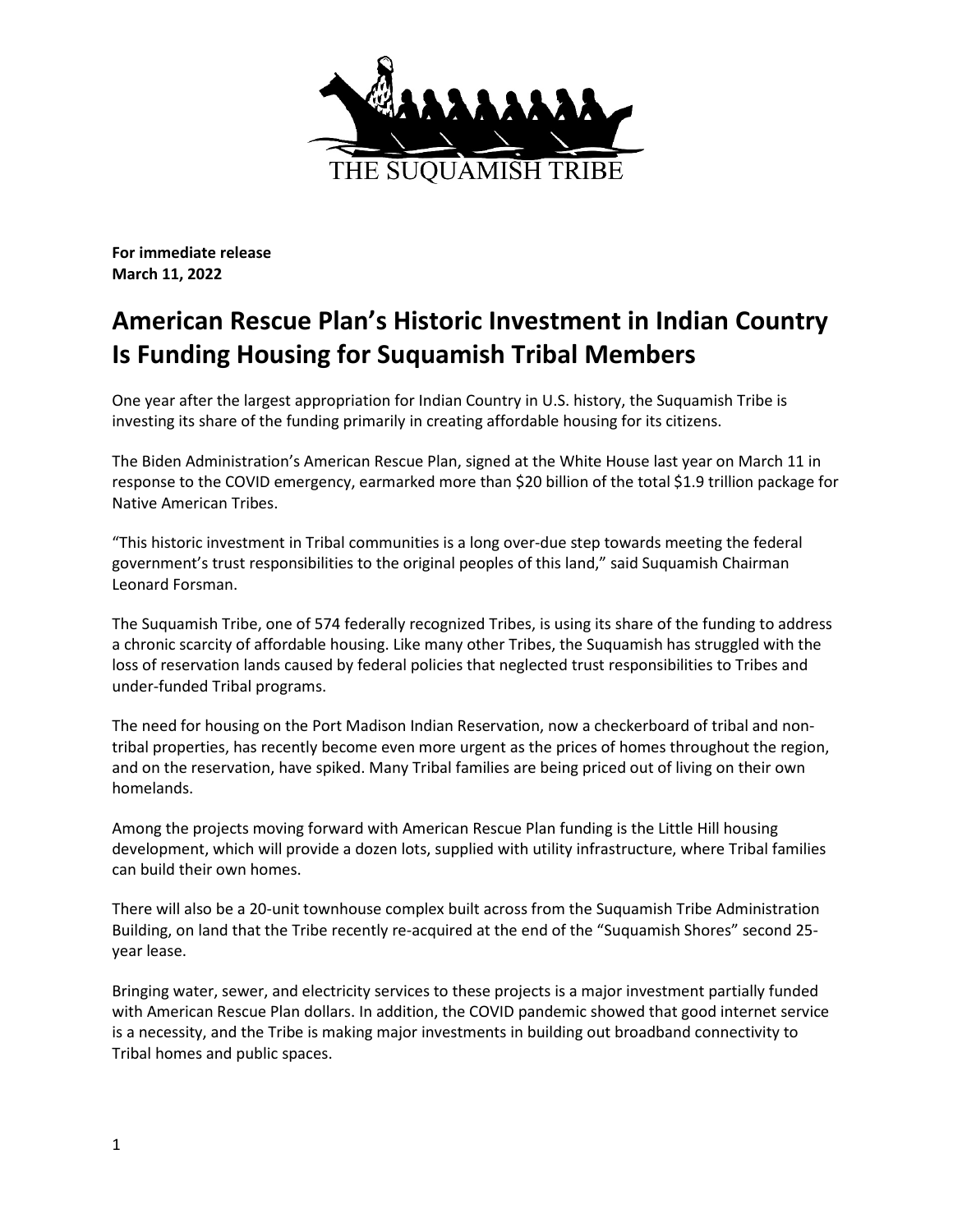The Tribe is using some of the funds to support Tribal members in purchasing homes through down payment assistance, and supporting the repair and maintenance of homes owned by Tribal families.

"The funding received through the American Rescue Plant Act means Suquamish Tribal members can afford to live on their own Reservation, or to return home. It means families will have access to 21st Century necessities, like broadband internet. And it means our children can be educated in a facility that is both safe and welcoming," said Chairman Forsman.

## **How did a housing shortage happen on the Port Madison Indian Reservation?**

Due to federal and local policies, much of the land on the Port Madison Indian Reservation had been taken out of Tribal hands during the long period of assimilation following the signing of the Treaty of Point Elliott of 1855. Much of the land that was allotted by the Indian Agent to individual Tribal members, was lost to tribal members through marriage, fraud, taxes that a subsistence way of life couldn't support, and, in at least one dramatic case, through US Military appropriation. Native people who were unable to pass bogus "competency" tests (like reading and writing in English, which, for them, was a second language), could find that the local Indian agent had assumed guardianship over the land and had sold it to whomever he pleased, at whatever price he determined.

In 1904, the US Military took much of the reservation's waterfront including the land where Old Man House, Chief Seattle's home, had stood, and where the main Suquamish village was located. The land was never used for fortification, the original justification for the taking. Instead, it was sold to developers, who divided the land into lots for waterfront homes for non-Natives. The original covenants on that land, still on file with Kitsap County, require that land owners only sell their land to Caucasians.

At the low point, the Tribe and Tribal members owned just one-third of the land and a fraction of the waterfront property on the reservation. Efforts to re-purchase land and build housing were often met with hostility from non-Native neighbors.

Today, through an arduous and expensive process of re-purchasing the land at market rates, the Tribe and its members own more than half of the land on the Port Madison Indian Reservation, allowing the Tribe to expand housing opportunities for Tribal citizens.

Although affordable housing is a priority, the Tribe is also using some of the American Rescue Plan funding for education. The Tribe is building a new multi-purpose building for its Tribal-state charter school Chief Kitsap Academy. During the COVID pandemic, it became clear that the cramped spaces now used for lunches and gatherings were inadequate, especially when physical distancing was a public health necessity. The new multi-purpose building will mean school assemblies, instead of taking place with students and staff standing outdoors, can now occur inside, and that some sports and other gatherings can be located on the school campus.

Next up for the Tribe – planning a new lodge for Elders and upgrading the infrastructure capacity at existing Tribal neighborhoods to allow growth.

"With the American Rescue Plant Act, the Biden Administration made a substantial down payment on promises made to Indian Country," said Tribal chairman Leonard Forsman